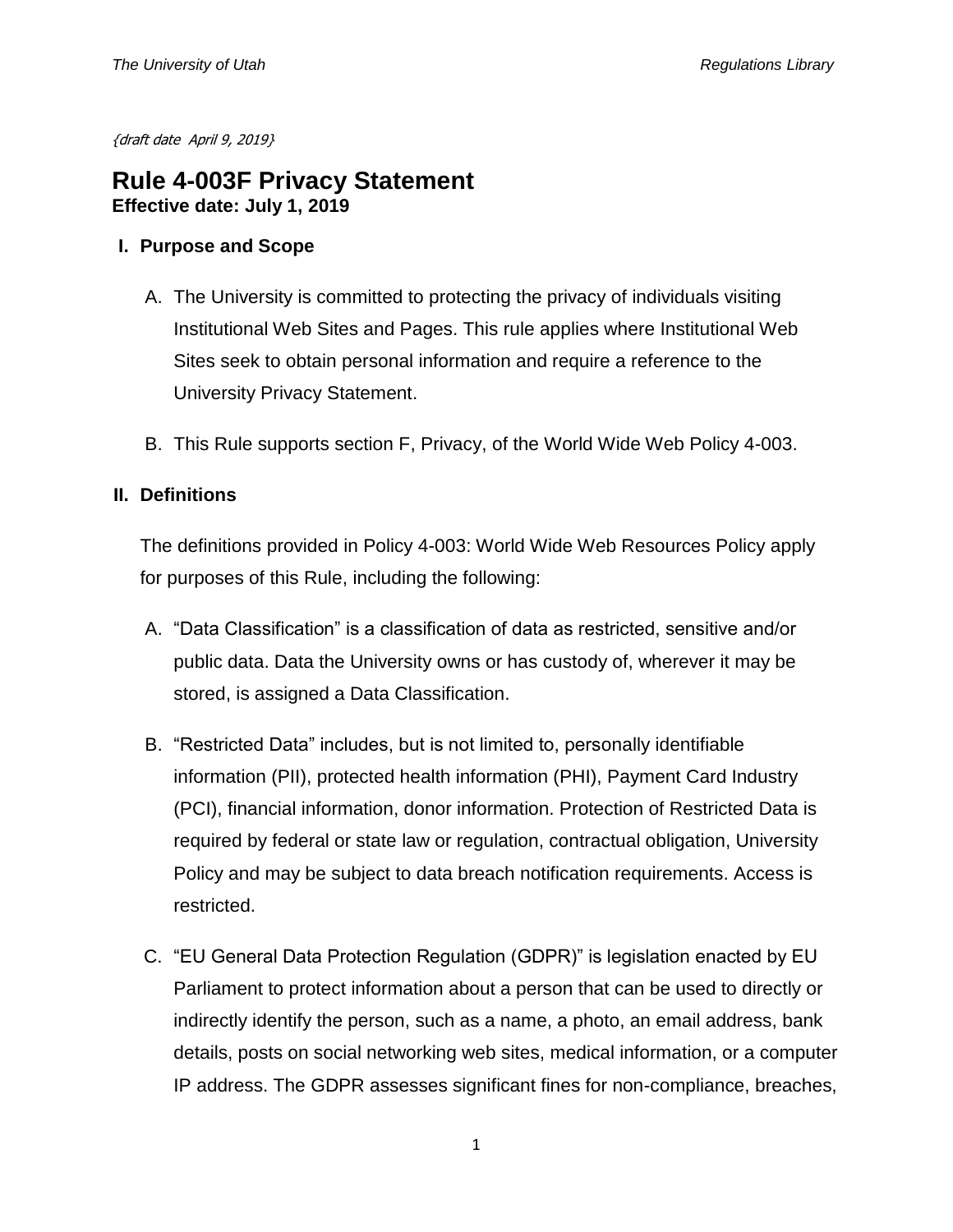lack of documentation, etc. See [www.edugdpr.org.](http://www.edugdpr.org/) The University's GDPR privacy notice may be found at: https.www.utah.edu/privacy/gdpr.php.

### **III. Rule**

- A. If a Web Site Owner or Publisher seeks to collect personal information from visitors to its Institutional Web Site, that Organizational Unit must receive permission from the University Information Security Office. This University Information Security Office may only grant a request to collect personal information if the request satisfies all of the following criteria:
	- 1. The personal information sought must be necessary to perform a legitimate business or educational purpose.
	- 2. The Institutional Web Page requesting the personal information contains a privacy statement, or link to a privacy statement, prominently displayed on the Web page. The University's general privacy statement may be found at this link: [www.utah.edu/privacy](http://www.utah.edu/privacy)
	- 3. The required privacy statement must be approved by the University Information Security Office and must describe how the collected information will be used (sample privacy policy statements are available from the University Webmaster Resources site).
	- 4. The collection and use of the information must comply with the University Institutional Data Management Policy [\(Policy 4-001\)](http://regulations.utah.edu/it/4-001.php), Information Resources Policy [\(Policy 4-002\)](http://regulations.utah.edu/it/4-002.php), Information Security Policy [\(Policy 4-004\)](https://regulations.utah.edu/it/4-004.php), the Student Records provisions of the Student Code of Rights and Responsibilities [\(Policy 6-400\)](http://regulations.utah.edu/academics/6-400.php), and any applicable law or regulation, which may include the Family Educational Rights and Privacy Act (FERPA), the Health Insurance Portability and Accountability Act (HIPPA), the Children's Online Privacy Protection Act (COPPA), and the EU General Data Protection Regulation (GDPR).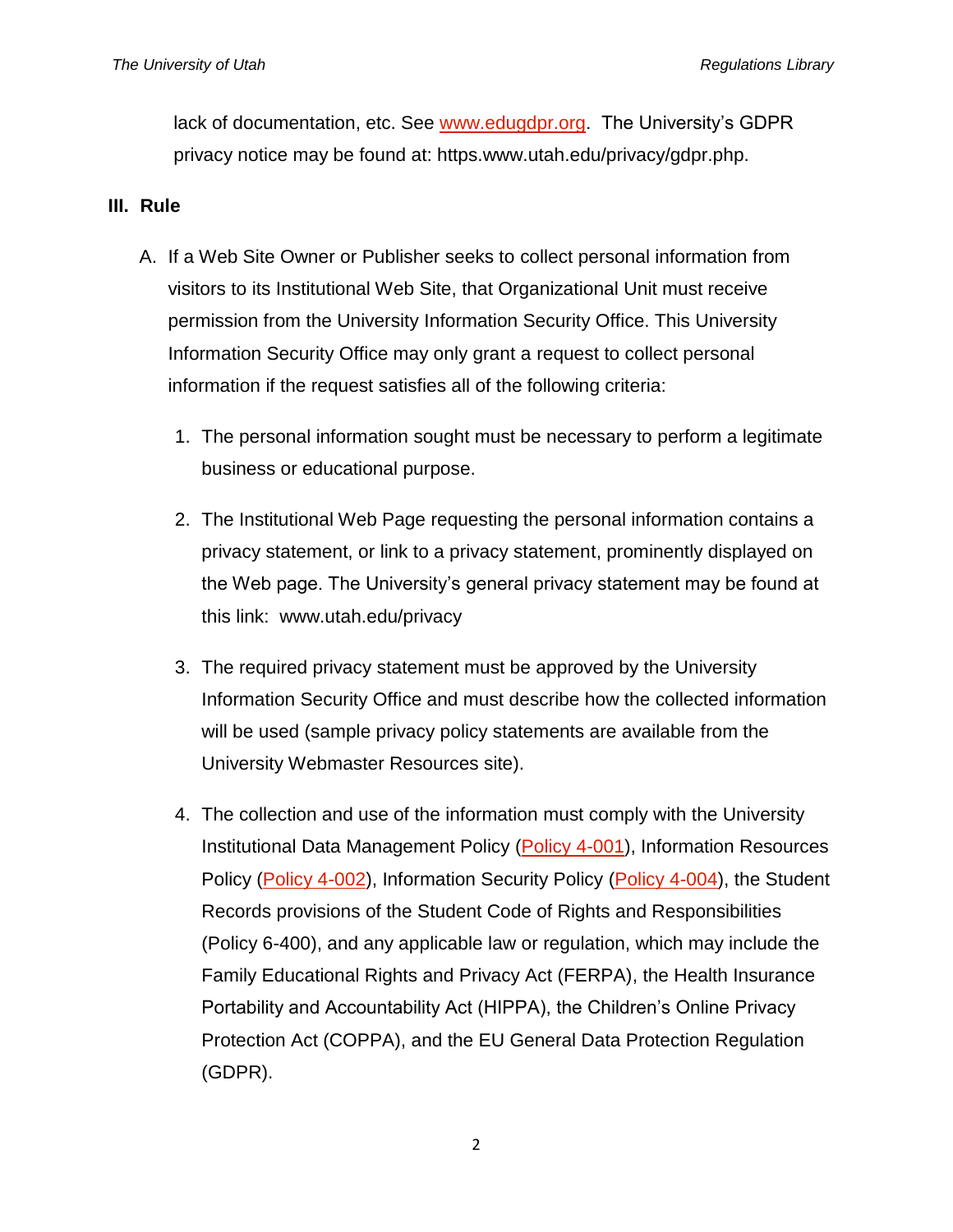- B. A Web Site Owner or Publisher collecting personal information shall provide transaction and storage security for the information obtained. Such methods of security are subject to review or audit by the University Information Security Office.
- C. A Web Site Owner or Publisher collecting personal information shall not sell or otherwise provide any personal information obtained to private companies or other organizations.

*[Note: Parts IV-VII of this Regulation (and all other University Regulations) are Regulations Resource Information – the contents of which are not approved by the Academic Senate or Board of Trustees, and are to be updated from time to time as determined appropriate by the cognizant Policy Officer and the Institutional Policy Committee, as per Policy 1-001 and Rule 1-001.]*

# **IV. Rules, Procedures, Guidelines, Forms and other Related Resources**

- A. Rules [Reserved]
- B. Procedures [Reserved]
- C. Guidelines [Reserved]
- D. Forms [Reserved]
- E. Related Resources
	- 1. [University's Privacy Statement](https://www.utah.edu/privacy/) link
	- 2. [University's GDPR Privacy Notice](https://www.utah.edu/privacy/gdpr.php)

#### **V. References [Reserved]**

- A. [Policy 4-001,](https://regulations.utah.edu/it/4-001.php) University Institutional Data Management Policy
- B. [Policy 4-002,](https://regulations.utah.edu/it/4-002.php) Information Resources Policy
- C. [Policy 4-004,](https://regulations.utah.edu/it/4-004.php) University of Utah Information Security Policy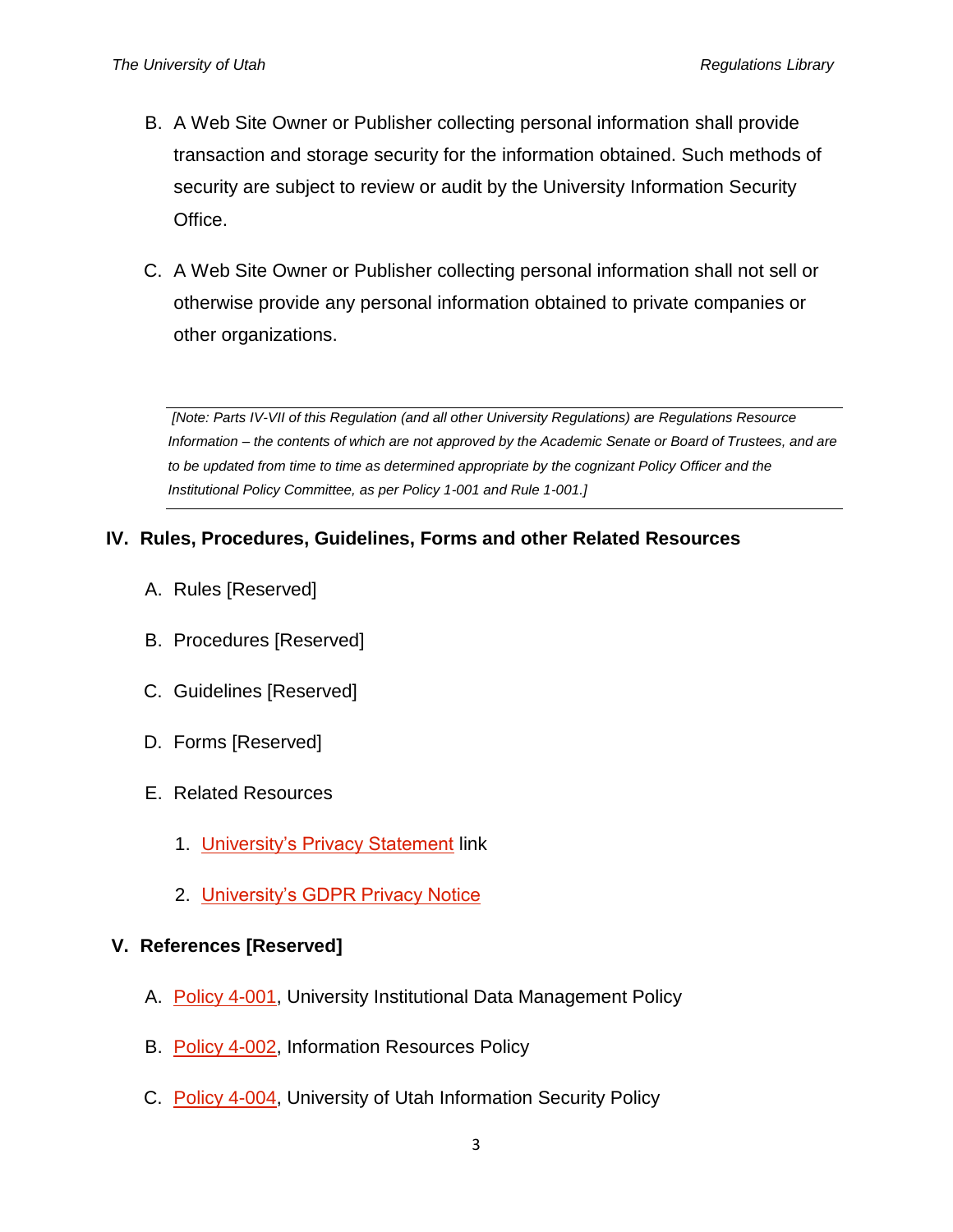- D. [Policy 6-400,](https://regulations.utah.edu/academics/6-400.php) Code of Student Rights and Responsibilities. See student records provisions.
- E. [Policy 6-316,](https://regulations.utah.edu/academics/6-316.php) Code of Faculty Rights and Responsibilities
- F. [Family Educational Rights and Privacy Act of 1974](http://www2.ed.gov/policy/gen/guid/fpco/ferpa/index.html) ("FERPA", 20 U.S.C. § 1232g)
- G. EU General Data Protection Regulation (GDPR). See [GDPR Portal.](https://www.eugdpr.org/)
- H. [45 C.F.R. 164:](http://www.gpo.gov/fdsys/pkg/CFR-2011-title45-vol1/pdf/CFR-2011-title45-vol1-part164.pdf) Health Insurance Portability and Accountability Act (HIPAA): Security and Privacy

## **VI. Contacts**

The designated contact officials for this Rule are

- A. Policy Owner (primary contact person for questions and advice): Deputy Chief Information Officer, 801-581-3100
- B. Policy Officer: Chief Information Officer, 801-581-3100

These officials are designated by the University President or delegee, with assistance of the Institutional Policy Committee, to have the following roles and authority, as provide in University Rule 1-001:

*"A 'Policy Officer' will be assigned by the President for each University Policy,*  and will typically be someone at the executive level of the University *(i.e., the President and his/her Cabinet Officers). The assigned Policy Officer is authorized to allow exceptions to the Policy in appropriate cases…" "The Policy Officer will identify an 'Owner' for each Policy. The Policy Owner is an expert on the Policy topic who may respond to questions about, and provide interpretation of the policy; and will typically be someone reporting to an executive level position (as defined above), but may be any other person to who the President or a Vice President has delegated such authority for a specified area of University operations. The Owner has primary responsibility for maintaining the relevant portions of the Regulations Library… [and] bears the responsibility for determining –requirements of particular Policies…." University Rule 1-001-III-B & E*

# **VII. History**

Current version: Revision 1, effective date July 1, 2019